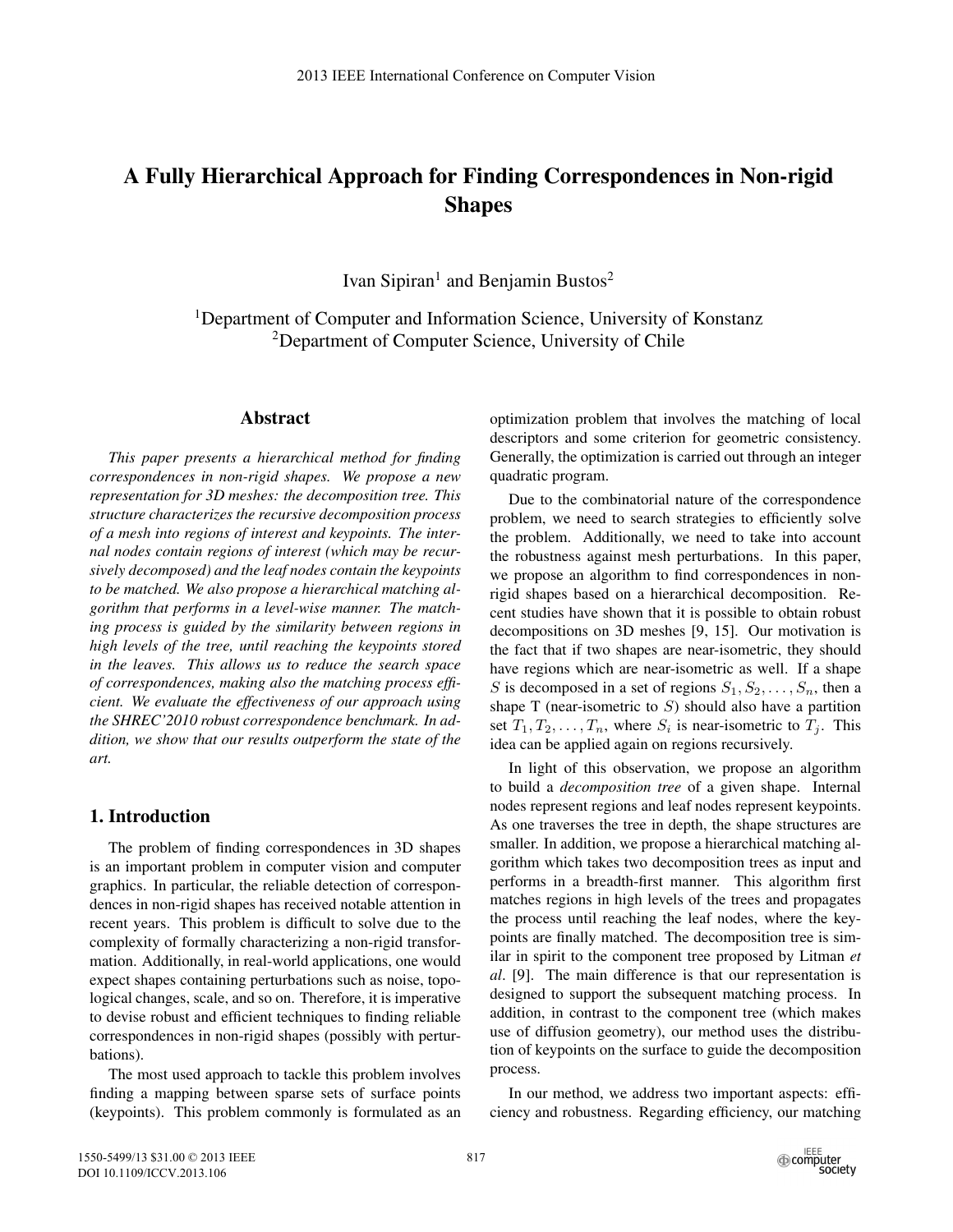algorithm has the ability to reduce the searching space of correspondences by making use of the hierarchical decomposition. Once two regions correspond (because their internal nodes matched), we only look for correspondences in the associated sub-trees. This allows us to discard a considerable amount of matches early in the process. With respect to the robustness, we take advantage of the provably good properties of diffusion-based descriptors in the context of non-rigid matching to obtain discriminative descriptions for regions and keypoints. In addition, the decomposition process is guided by the distribution of robust keypoints on the shape's surface.

In summary, the contributions of our work are twofold. First, we present a novel representation for non-rigid shapes: the *decomposition tree*. This structure characterizes the hierarchical decomposition process, where the root node contains the original shape and leaf nodes contain keypoints. Second, we develop a matching algorithm that takes advantage of the decomposition trees to find correspondences. Our algorithm is efficient since it allows us to discard matches in early stages of the process.

Our paper is organized as follows. Section 2 presents the related work. Section 3 describes our hierarchical decomposition algorithm and the related decomposition tree. Section 4 is devoted to present the matching algorithm. Section 5 presents our experiments and discusses the obtained results. Finally, Section 6 draws the conclusions of our work and gives directions for future works.

# 2. Related Works

The matching problem can be formulated as a minimumdistortion problem. Given two near-isometric shapes, the goal is to find a correspondence set that minimizes the distortion between the two shapes. Generally, this problem is stated as an optimization problem where solutions arise from the need to resolve this problem effectively and efficiently.

Bronstein *et al*. [5] proposed to match two shapes by embedding one into another. Shapes were treated as metric spaces using the geodesic distance as metric. They used a generalization of the multi-dimensional scaling method to find the minimum-distortion embedding between two metric spaces. On the other hand, a Möbius voting approach was used by Lipman and Funkhouser [8]. A conformal flattening was applied to shapes, where it was possible to apply a Möbius transform for triplets of points. The deformation energy caused by the triplets in the rest of the points of the mesh allows us to compute a vote for each couple of correspondences. The pairs with high votes were considered as reliable correspondences.

Many methods solve the problem iteratively through a process of correspondence refinement. Ovsjanikov *et al*. [10] exploited the use of heat kernel maps to find a unique reliable correspondence. Subsequently, an iterative method propagates the correspondence set according to a kernel map optimization method. Also, a RANSAClike method to find correspondences was proposed in [18]. The algorithm operates over a set of hypothesis from an initial set computed from keypoints. Similarly, Tevs *et al*. [17] presented a probabilistic approach to plan the iterative searching of correspondences.

Greedy approaches to tackle the optimization problem have been also considered. Zhang *et al*. [21] selected keypoints using a geodesic approach. Then, the search of correspondences was guided by a best-first algorithm that models the quality of the correspondence set with a geodesic distortion. On the other hand, Zaharescu *et al*. [19] proposed a method which resembles the matching of correspondences in images. Adaptations of DoG and HoG were used for selecting and describing keypoints on the mesh surface. Next, a simple matching algorithm that takes the best match between descriptors was presented. Also, Sahillioglu ˘ and Yemez [12] stated the correspondence problem as a graph problem. They proposed to find an initial matching over a bipartite graph, and subsequently a greedy approach was responsible of adding and refining new correspondences. Similarly, Sharma *et al*. [13] proposed a probabilistic method to find dense correspondences based on a initial greedy-based sparse matches.

A common approach is to state the problem of finding correspondences as an integer program. Dubrovina and Kimmel [6] described a mesh point using the eigenfunctions of the Laplace-Beltrami operator. The matching algorithm was stated as a quadratic integer program which takes into account a distortion function to optimize. More recently, Rodola` *et al*. [11] formulated the minimum-distortion problem with a quadratic optimization function. The solution was obtained with a game-theoretic strategy and a merging algorithm to get the final correspondence set. Zeng *et al*. [20] devised a high-order matching algorithm based on the Möbius transform to populate the correspondences from an initial set. They derived a dual decomposition of the original problem which involved an integer linear problem.

## 3. The Decomposition Tree

In this section, we present the decomposition algorithm. It has two stages: the pre-processing step and the generation of the decomposition tree. Our approach to decompose a mesh is inspired in the our method to detect keycomponents on shapes [15].

# 3.1. Pre-processing

Given a 3D shape  $X$ , we compute a set of keypoints  $K_X$ using the Harris 3D algorithm [14]. Subsequently, we calculate the geodesic distances between each pair of keypoints using the fast marching method [7]. These distances will be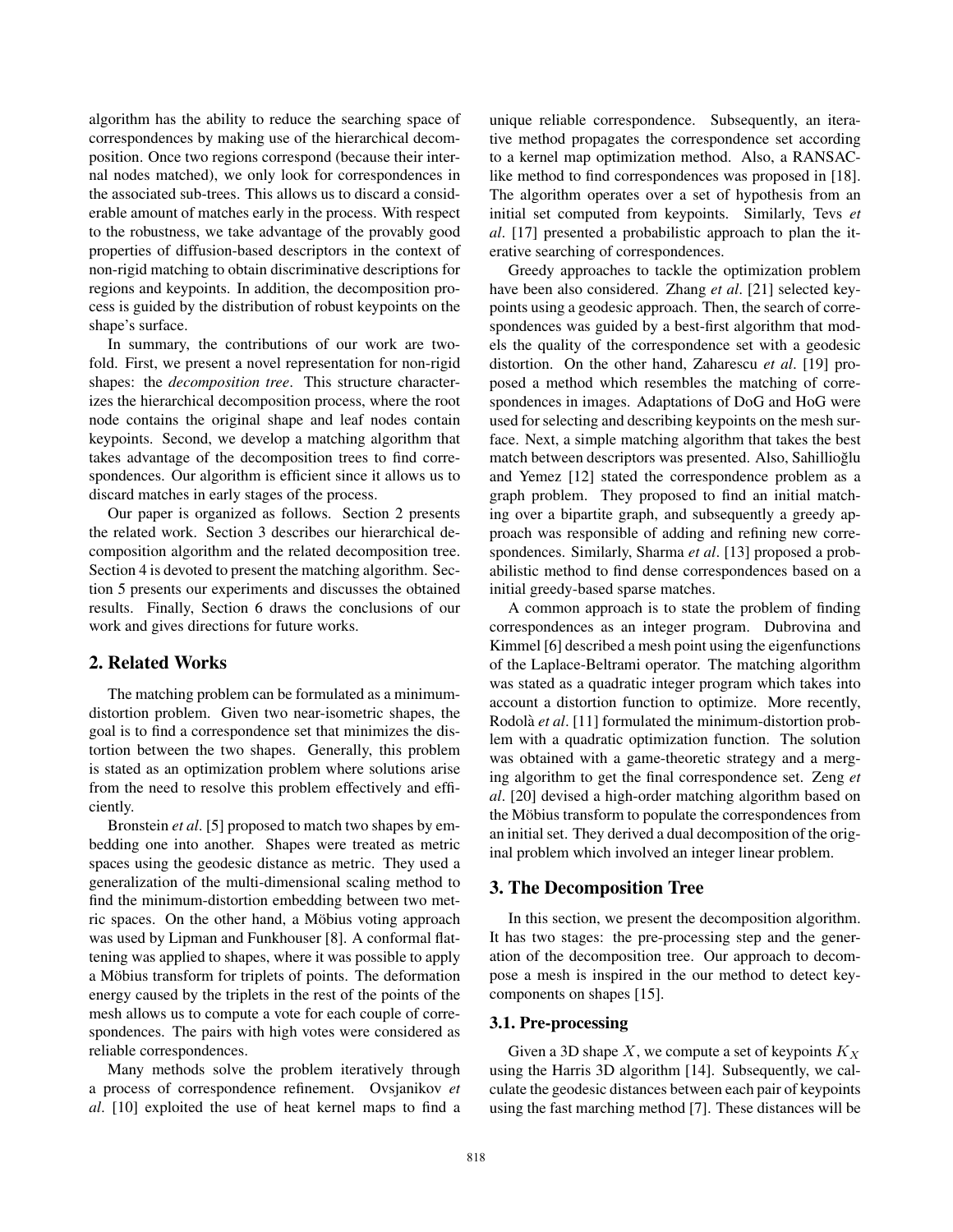used to control the geometric consistency of the correspondence set in the matching algorithm.

Since the decomposition method is based on the distribution of keypoints on the shape's surface, we propose a heuristic to discard isolated keypoints. The heuristic consists of analyzing the distribution of geodesic distances of a keypoint. Let  $D_p^v$  be the geodesic distances from a key-<br>point u to its a pearest keypoints. We define the density of a point v to its p nearest keypoints. We define the *density* of a keypoint  $v$  as

$$
density(v) = \frac{mean(D_n^v)}{mean(D_3^v)},
$$
\n(1)

where  $n = |K_X|$ .

Grouped keypoints are expected to have a small  $mean(D_3^v)$  compared to  $mean(D_n^v)$ , yielding a high den-<br>sity value. In contrast, isolated keypoints will have more sity value. In contrast, isolated keypoints will have more similar values for these two quantities, with the density approaching to one. Therefore, keypoints with a low density value should be discarded. We remove keypoints with  $density(v) < 30$  from  $K_X$ . The cut-off value was found empirically.

In addition, for each remaining keypoint in  $K_X$ , our method computes two descriptors which are based on diffusion geometry: HKS (heat kernel signatures [16]) and WKS (wave kernel signatures [1]). Both descriptors are computed from the eigenfunctions of the Laplace-Beltrami operator of the shape. The HKS of a point  $x$  is defined as

$$
HKS(x) = (hks_{t_1}(x,x), \ldots, hks_{t_n}(x,x)), \quad (2)
$$

where

$$
hks_t(x,x) = \sum_{k\geq 1} exp(-\lambda_k t) \phi_k^2(x), \qquad (3)
$$

and where  $\lambda_k$  and  $\phi_k(\cdot)$  are respectively the eigenvalues and eigenfunctions of the Laplace-Beltrami operator. Similarly, the WKS is defined as

$$
WKS(x) = (wks_{e_1}(x), \dots, wks_{e_n}(x)), \qquad (4)
$$

where

$$
wks_e(x) = \sum_{k\geq 1} f_e^2(\lambda_k)\phi_k^2(x),\tag{5}
$$

and where  $f_e$  is a family of log-normal energy distributions.

The use of these two descriptors is related to their ability for feature localization [3]. The heat kernel signature is a collection of low-pass filters which inhibit high frequencies. For this reason, its nature is more global and it may affect the exact localization of correspondences. In contrast, the wave kernel signature is a collection of band-pass filters which reduces the impact of low frequencies, allowing a better feature localization. Therefore, we take advantage of these facts and use the HKS and WKS in different levels of our representation. The former is used for describing



Figure 1. A decomposition tree of a human shape. The root node contains the original mesh and its related data. The first decomposition generates five regions. The last level contains smaller regions from the head.

regions in the internal nodes of our decomposition tree and the latter is used for describing keypoints in the leaf nodes.

In summary, after the pre-processing step, we have the following information: a set of keypoints  $K_X$ , the complete set of geodesic distances between keypoints, and descriptors (HKS and WKS) for each keypoint.

#### 3.2. Decomposition

Our decomposition algorithm relies on the distribution of keypoints on the shape's surface. Our algorithm performs a hierarchical clustering in the geodesic space of keypoints. More specifically, the algorithm first looks for large groups of keypoints, and recursively decomposes the groups into smaller groups. Each group of keypoints determines a mesh region. The decomposition ends when we cannot divide a group into smaller groups or when the area of the region that covers a group is very small relative to the area of the original shape. The outcome is a tree which represents the decomposition process. Fig. 1 shows a decomposition tree obtained with our algorithm. Furthermore, Algorithm 1 presents the pseudo-code of the decomposition algorithm in detail.

The input of the decomposition algorithm is a node  $T$ , which contains the original shape and all information computed in the pre-processing step (see Sec. 3.1). Technically, the output of this method is a tree with  $T$  as root node. The first part of the algorithm checks whether it is possible to continue decomposing a node (lines 3-13). The first check is through the comparison of areas between the shape at the input node and the original shape. If the mesh at node  $T$  is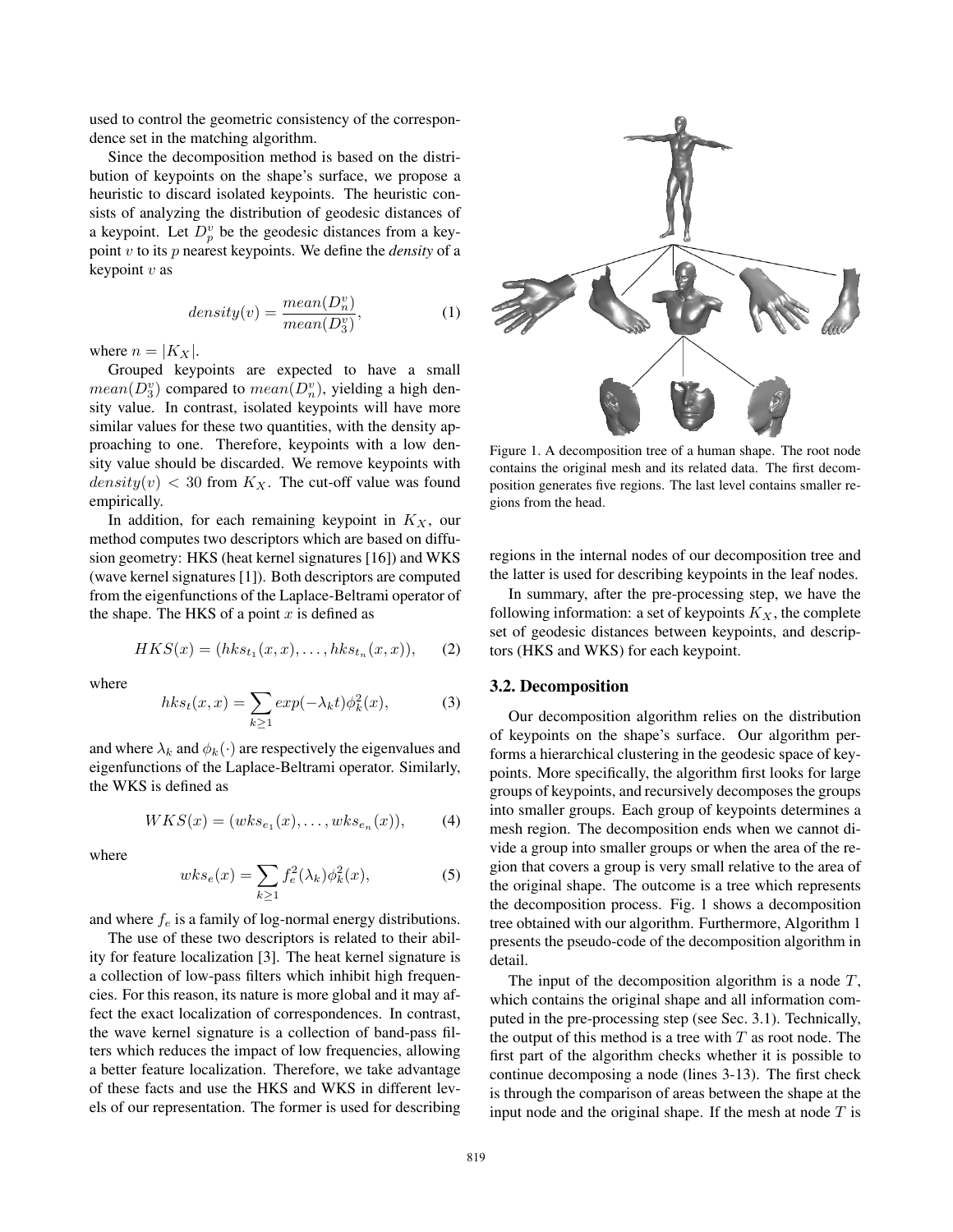Algorithm 1 GenerateTree $(T)$ Require: Node T **Ensure:** Node  $T$  and its associated tree 1: areaOriginal ← mesh.getArea() 2: areaNode  $\leftarrow T$ .mesh.getArea() 3: **if** areaNode  $< 0.1 \times$  areaOriginal **then**<br>4: **isLeaf**  $\leftarrow$  true  $isLeaf \leftarrow true$ 5: end if 6: if not isLeaf then 7: Let R be the intra-cluster threshold. 8: Let S be the inter-cluster threshold. 9:  $C \leftarrow$  clustering(T.distancesKeypoints(), R, S) 10: **if**  $|C| < 2$  then<br>11: **isLeaf**  $\leftarrow$  tru  $isLeaf \leftarrow true$  $12<sup>°</sup>$  end if 13: end if 14: if isLeaf then 15:  $T$ .leaf ← true 16: return  $T$ 17: end if 18: for each cluster  $c$  in  $C$  do 19: Create a new node  $T_c$ <br>20:  $(o_c, r_a) \leftarrow \text{GetMin3D}$ 20:  $(o_c, r_c) \leftarrow \text{GetMin3DSphere}(c.getKeywords())$ <br>  $21 \cdot k_c \leftarrow c.getMedoid()$ 21:  $k_c \leftarrow \text{c.getMedoid}()$ <br>22:  $T_c \cdot \text{mesh} \leftarrow T \cdot \text{mesh}.$ 22:  $T_c$ .mesh ← T.mesh.getPatch( $o_c$ ,  $r_c$ ,  $k_c$ )<br>23:  $T_c$ .descriptor ← T.getPatchDescriptor(c 23:  $T_c$ .descriptor ← T.getPatchDescriptor(c.getKeypoints())<br>24: Propagate keypoints from T to  $T_c$ 24: Propagate keypoints from  $T$  to  $T_c$ <br>25: Propagate keypoint distances from 25: Propagate keypoint distances from T to  $T_c$ <br>26: Propagate keypoint descriptors from T to T 26: Propagate keypoint descriptors from T to  $T_c$ <br>
27: T children[c]  $\leftarrow T_c$  $T$ .children[c]  $\leftarrow T_c$ 28: end for 29: for each cluster  $c$  in  $C$  do 30: **for** each cluster  $g$  in  $C$  **do** 31: T.childrenDistance[c,g]  $\leftarrow d_g(k_c, k_g)$ <br>32: **end for** end for 33: end for 34: for each cluster  $c$  in  $C$  do 35:  $T$ .children $[c] \leftarrow$  GenerateTree(T.children $[c], \delta$ ) 36: end for

#### 37: return T

too small, then  $T$  is marked as a leaf node. Subsequently, we propose to apply a medoid-based adaptive clustering to find groups of keypoints. These groups will generate regions with their associated new nodes. If it is not possible to obtain more than two clusters, the input node is marked as a leaf.

There are two aspects of our algorithm that deserve careful attention: the clustering algorithm (line 9) and the creation of new nodes (lines 18-28). We dedicate the following sections to describe these two points.

#### Adaptive Clustering with Medoids

Our algorithm is a variant of the adaptive clustering used to compute key-components in [15]. The main differences lie in two aspects. First, we use a medoid-based approach which prevents the computation of the multi-dimensional scaling. Second, we take an adaptive approach for determining the clustering thresholds depending on the hierarchical nature of our process.

Our method takes advantage of the distance matrix already computed in the pre-processing step and it is therefore not necessary to perform a multi-dimensional scaling to the keypoints. The clustering algorithm iterates over the set of keypoints assigning them to near clusters or creating new clusters otherwise. The decision of assigning a keypoint to a cluster or creating a new one depends on two parameters: R (intra-cluster threshold) and S (inter-cluster threshold).

These parameters depend on the area of the mesh in the input node, and are obtained using an empiric Gaussian function  $R = 0.4 \times exp(-(areaRatio - 1)^2/0.5)$ , where  $areaRatio$  is the quotient between  $areaNode$  and areaOriginal. This formulation was designed to control the clustering thresholds according to the size of the region. The Gaussian function distributes the values for  $R$  in the interval  $[0.1, 0.4]$ <sup>1</sup> depending on the area of the node region. This is consistent with the restriction in line 3. Additionally, the inter-cluster threshold S is always set to  $2 \times R$ . Therefore, the threshold values vary between  $R = 0.4, S = 0.8$ and  $R = 0.1, S = 0.2$ .

Once the keypoints have been clustered, we need to compute the medoids of each resulting cluster. Let  $C =$  ${c_1, \ldots, c_n}$  be a cluster where each  $c_i$  is a keypoint, the medoid of  $C$  is defined as the keypoint that is approximately in the center of the distribution of the cluster. More formally,

$$
medoid(C) = \underset{c \in C}{\arg \min} \sum_{k=1}^{n} d_g(c, c_k).
$$
 (6)

In addition, if a cluster has a few elements (ten in our experiments), the cluster is removed. The algorithm repeats the assignment and update steps until reaching a number of iterations (for all our experiments, we use ten iterations). After the clustering, each cluster will generate a new node in the decomposition tree.

#### Node Creation

Several steps are performed to create a new node in the tree from a cluster c. First, the algorithm computes the smallest sphere which encloses the keypoints within the cluster. The

<sup>&</sup>lt;sup>1</sup>The threshold values represent a fraction of the original area, so  $R =$ 0.1 really means  $R = 0.1 \times areaOriginal$ . We omitted this to facilitate the explanation.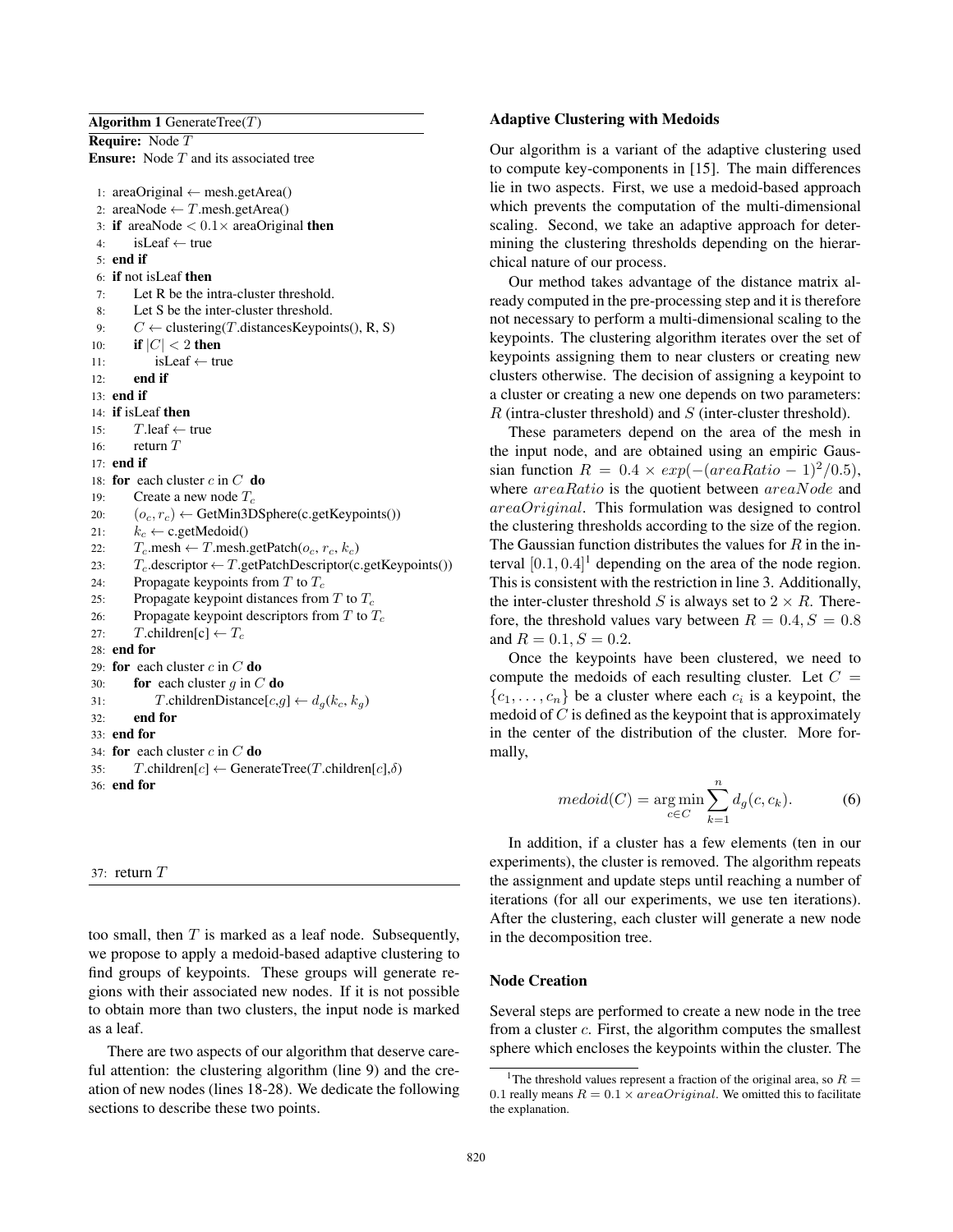obtained information is the sphere center  $o_c$  and a radius  $r_c$ . Second, we fetch the medoid of the cluster, i.e. the keypoint that is approximately at the center of the keypoint distribution of the cluster. Third, we extract a mesh patch using a growing region algorithm. This algorithm starts from the medoid keypoint and collects faces and vertices until covering the complete set of keypoints in the cluster. The region growing algorithm uses the radius  $r_c$  to determine the patch which certainly contains the keypoints. Fourth, we compute a descriptor for the new region. Let  $C = \{c_1, \ldots, c_n\}$  be the set of keypoints of a cluster, each associated to a HKS descriptor. The descriptor of the region determined by the cluster  $C$  is

$$
f_{region}(C) = \frac{\sum_{i=1}^{n} HKS(c_i)}{n},\tag{7}
$$

i.e. the average descriptor of the keypoint collection in the cluster. Fifth, all information about keypoints and geodesic distances are propagated from the parent node  $T$  to the new created node. Finally, the new node is stored as a child of the parent node T.

Subsequently, our decomposition algorithm computes the geodesic distances between regions (lines 29-33). We use the medoid keypoint as a reference to accomplish this goal. Let  $T_{c_1}$  and  $T_{c_2}$  two nodes resulting from the decomposition of the mesh at node  $T$ . The distance between the regions associated to  $T_{c_1}$  and  $T_{c_2}$  is

$$
d_{reg}(T_{c_1}, T_{c_2}) = d_g(k_{c_1}, k_{c_2}),
$$
\n(8)

where  $k_{c_1}$  and  $k_{c_2}$  stand for the medoids of clusters in nodes  $T_{c_1}$  and  $T_{c_2}$ , respectively. As a last step, our algorithm proceeds recursively for each child node (lines 34-36).

# 4. Hierarchical Matching

This section describes the algorithm to find the correspondences between two shapes. The algorithm 2 presents the pseudo-code of our method. This algorithm requires two trees  $T$  and  $P$  that represent the decomposition of two shapes as described in Sec. 3.2. The overall algorithm is based on the ability of matching regions in the internal nodes and keypoints in the leaf nodes.

The method is performed by depth levels (see Fig. 2). First, the matching of root nodes (level 0) implies finding correspondences between their children (level 1). Each correspondence generates a recursive call to the matching algorithm. The method proceeds until reaching the leaf nodes. In that case, we look for the best correspondence set between the keypoints in the leaf nodes. If at any time during the process, an internal node of a tree with a leaf node of the other is required to match, the internal node is treated as a leaf node. This is possible because every internal node contains the information to behave as a leaf node. Next,

# Algorithm 2 Matching $(T,P)$

Require: Node T

#### Require: Node P

Ensure: A set of correspondences S

```
1: if not T. leaf and not P. leaf then
```
- 2:  $Corr \leftarrow \text{MatchingInternalNodes}(T, P)$
- 3:  $S \leftarrow \{\}$
- 4: **for** each match  $(t, p) \in Corr$  do

5: 
$$
L \leftarrow \text{Matching}(T.\text{children}[t], P.\text{children}[p])
$$

- 6:  $S \leftarrow S \cup L$
- 7: end for
- 8: else
- 9:  $S \leftarrow \text{MatchingLeafNodes}(T, P)$

10: end if

11: return S



Figure 2. Representation of the matching process. The initial call to  $Matching(T, S)$  (level 0) tries to find correspondences between the internal nodes in level 1. In the figure, the correspondences  $\{(T_1, S_3), (T_2, S_2), (T_3, S_1)\}\$  were found. Each pair generates a recursive call to the matching algorithm. The correspondence  $(T_1, S_3)$  causes a matching between internal nodes. In contrast, correspondences  $(T_2, S_2)$  and  $(T_3, S_1)$  means that algorithm will propagate the matching between internal nodes. Note that  $T_3$ is not a leaf node. However it contains enough information to be considered as a leaf node, and therefore it can be matched to  $S_1$ .

we describe how to perform the matching in the aforementioned cases.

#### 4.1. Matching of Internal Nodes

Let  $T$  and  $S$  two internal nodes from different trees. Each node has children represented as  $children(T)$  =  $\{t_1,\ldots,t_n\}$  and  $children(S) = \{s_1,\ldots,s_m\}$ , where T has  $n$  children and  $S$  has  $m$  children. Here we assume  $n \leq m$  and therefore, the node with fewer children is matched to the other node. We define a boolean indicator variable as follows

$$
x(i,j) = \begin{cases} 1, & \text{if } t_i \text{ matches } s_j \\ 0 & \text{otherwise.} \end{cases}
$$
 (9)

Then, we formulate a quadratic optimization function as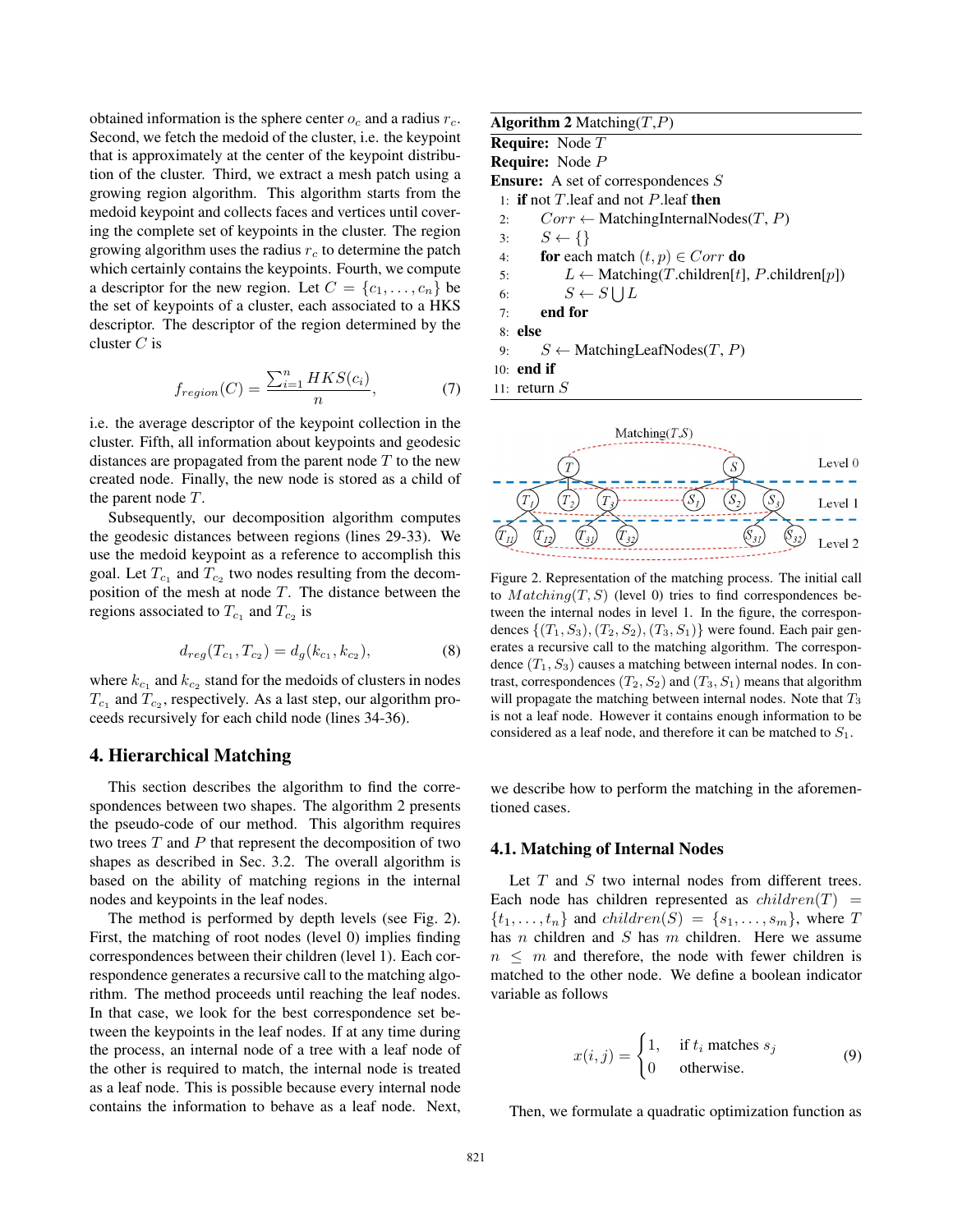follows:

$$
F(x) = \alpha \sum_{i,j,i',j'} |d_{reg}(t_i, t_{i'}) - d_{reg}(s_j, s_{j'})|x(i,j)x(i',j') +
$$
  

$$
\beta \sum_{i,j} ||f_{region}(t_i) - f_{region}(s_j)||2x(i,j) +
$$
  

$$
\gamma \sum_{i,j} |area(t_i) - area(s_j)|x(i,j)
$$
 (10)

where  $\alpha$ ,  $\beta$  and  $\gamma$  weight the contribution of each term in the function. The optimization function has two linear terms and a quadratic term. On the one hand, the linear terms evaluate the similarity between region descriptors and the consistency of areas. It is expected that two matched regions have similar descriptors and similar areas, indeed minimizing the linear terms. On the other hand, the quadratic term imposes a geometric consistency constraint. If there are two correspondences  $x(i, j)$  and  $x(i', j')$ , it is expected that the geodesic distance between regions i and i' in one shape is geodesic distance between regions  $i$  and  $i'$  in one shape is quite similar to the geodesic distance between regions  $j$  and  $j'$  in the other shape. Finally, the goal is to obtain the minimizer of F

$$
x* = \underset{x}{\text{arg min}} \ F(x), \tag{11}
$$

subject to

$$
\sum_{i} x(i,j) = 1 \,\forall j \text{ and } \sum_{j} x(i,j) \le 1 \,\forall i. \tag{12}
$$

The constraint in Eq. 12 controls the multiplicity of an element in the correspondence set. That is to say, every  $t_i$ only can correspond to a unique  $s_i$ , and vice versa.

# 4.2. Matching of Leaf Nodes

Unlike the matching of internal nodes, in the leaf nodes we need to find correspondences between keypoints. Let T and S two leaf nodes from different trees. Each node has a set of keypoints represented as  $keypoints(T) =$  $\{t_1,\ldots,t_n\}$  and  $keypoints(S) = \{s_1,\ldots,s_m\}$ , where T has  $n$  keypoints and  $S$  has  $m$  keypoints. Using Eq. 9 to define a boolean indicator variable, we formulate the optimization function for a leaf node as

$$
L(x) = \alpha \sum_{i,j,i',j'} |d_g(t_i, t_{i'}) - d_g(s_j, s_{j'})| x(i,j) x(i',j') +
$$

$$
\beta \sum_{i,j} ||WKS(t_i) - WKS(s_j)||_2 x(i,j). \tag{13}
$$

Note that the distances between regions in Eq. 10 have been replaced by geodesic distances between keypoints in Eq. 13. In addition, wave kernel signatures are used as descriptors for matching keypoints. Similar to the matching of internal nodes, our goal is to find a minimizer of  $L$  in the same way as Eq. 11 and the same constraints as Eq. 12.

# 5. Results and Discussion

We tested our method on the SHREC'2010 correspondence dataset [4]. The ground-truth of the correspondences was made available by authors for our evaluation. The dataset consists of three shapes (hereafter referred to as null shapes) and a set of transformed versions. The applied transformations are: isometry, holes, local scale, microholes, noise, sampling, scale, shotnoise, and topology. Each transformation is applied in five strength levels, leading to 45 transformed shapes for each null shape. For the quantitative results, we follow the methodology and notation proposed in [4]. We define our correspondence set as  $C = \{(y_k, x_k)\}_{k=1}^M$ , where M is the number of correspondences and  $y_k$  and  $x_k$  are keypoints in the transformed and dences, and  $y_k$  and  $x_k$  are keypoints in the transformed and null shape, respectively. The ground-truth is composed by two correspondence sets  $C_0$  and  $C_0$ , containing the pointto-point correspondences for each vertex in a transformed shape and their symmetric counterpart, respectively.

The measure to quantify the quality of the correspondence set  $C$  is

$$
D(C) = \frac{1}{M} \min \left\{ \sum_{k=1}^{M} d_g(x_k, x'_k), \sum_{k=1}^{M} d_g(x_k, x''_k) \right\}
$$
(14)

where  $(y_k, x_k) \in C$ ,  $(y_k, x'_k) \in C_0$  and  $(y_k, x''_k) \in C_0$ .

## 5.1. Experimental Setting

We detail our configuration as follows. First, we simplified the models to 10,000 vertices. The final correspondences were mapped back to the original shapes for evaluation. Second, we computed 100 Harris keypoints for each shape. Remember that this number can change after the filtering. Third, we use the original implementations of  $HKS<sup>2</sup>$  and WKS<sup>3</sup>. Fourth, for Eq. 10 we use the weights:  $\alpha = 5 \times 10^{-4}$ ,  $\beta = 1$ , and  $\gamma = 5 \times 10^{-2}$ . Fifth, for Eq. 13 we use the weights:  $\alpha = 5 \times 10^{-4}$ , and  $\beta = 1$ . Finally, we used a branch-and-bound algorithm with LP-relaxation [2] to solve the integer quadratic programs.

#### 5.2. Qualitative Results

We present results of our method in Fig. 3. The figures show examples with near-to-perfect localization of correspondences. An advantage of our method is the generation of very similar decomposition trees for near-isometric shapes. This enables the matching to be effective, yet fully exploiting the proposed hierarchical approach in favor of efficiency.

On the other hand, the addition of perturbations in meshes may affect the overall performance of finding correspondences. Figure 4 illustrates the correspondences found

<sup>2</sup>Available in http://www.geomtop.org/software/hks.html.

<sup>3</sup>Available in http://vision.in.tum.de/members/aubry/publications.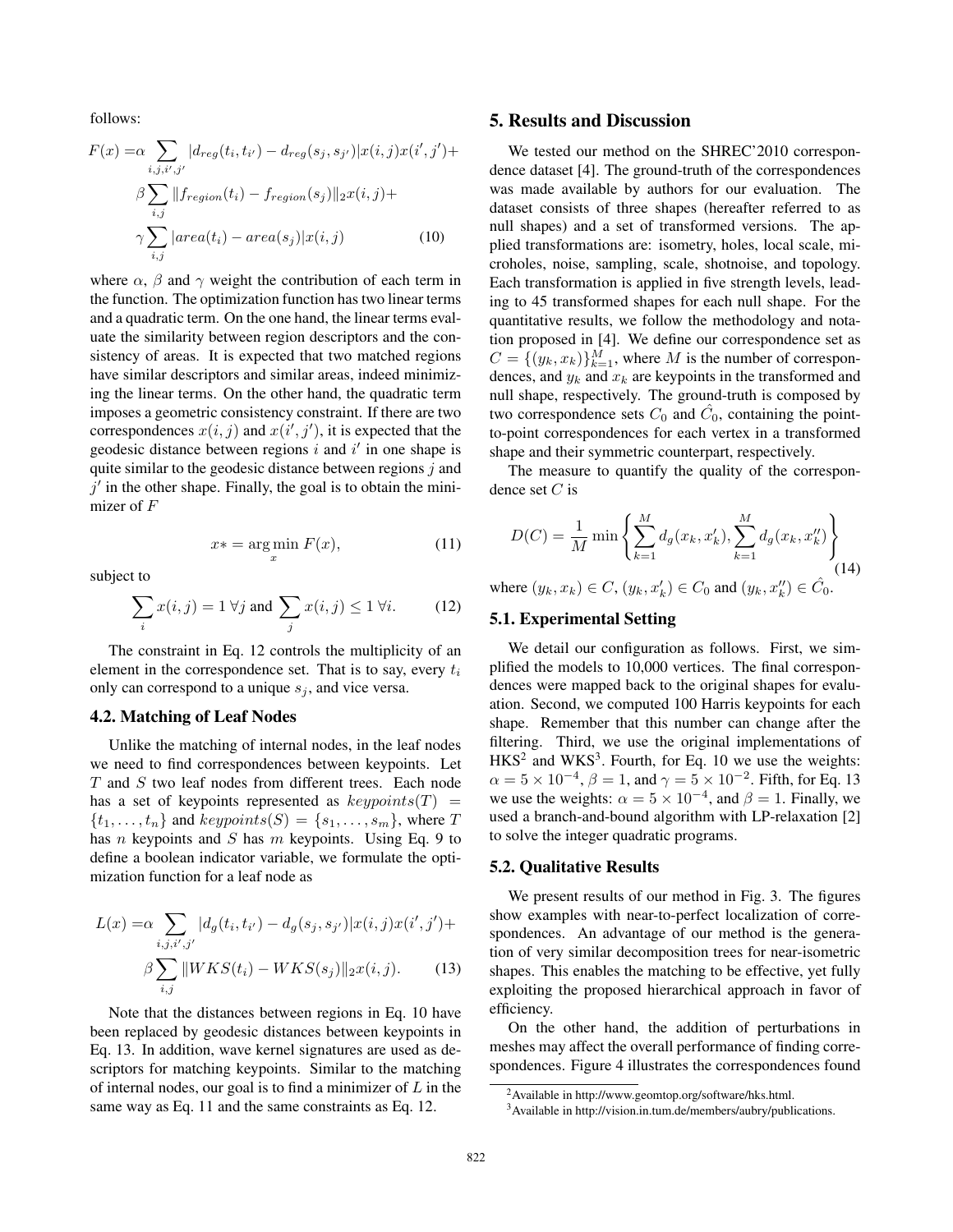

Figure 3. Correspondences found with our approach. Left: # correspondences = 66, geodesic error = 2.83, matching time = 0.12 sec. Middle: # correspondences = 58, geodesic error = 2.62, matching time = 0.08 sec. Right: # correspondences = 75, geodesic error = 3.51, matching time  $= 0.12$  sec.



Figure 4. Correspondences found in presence of perturbations. Left: shotnoise, strength level 4 (# correspondences = 59, geodesic  $error = 5.23$ , matching time  $= 0.08$  sec.). Right: noise, strength level 5 (# correspondences = 49, geodesic error =  $5.42$ , matching time  $= 0.03$  sec.).

with our algorithm in presence of strong transformations. Even in the presence of shotnoise (on the left) and Gaussian noise (on the right), our algorithm performs acceptably. Note that there are parts where correspondences were not found (for instance, the hands in the right figure). This is because perturbations affect the decomposition process, and particularly in this case, noise prevented the detection of robust regions of interest in hands. Nevertheless, other regions were well detected and interestingly those regions were well matched to the null shape. Therefore, the decomposition method delivers robust regions (and their associated keypoints) which arrive to reliable correspondences.

#### 5.3. Quantitative Results

In this section, we present the performance of our method using the geodesic error described in Eq. 14 and compare it with state-of-the-art methods. We compare our method with the game-theoretic approach (the variant which merges correspondences gathered from 25 games, as reported in [11]) and the GMDS method as reported in the SHREC 2010 contest [4]. These two methods deliver on average 50 correspondences. Similarly, our method computes 45 correspondences on average.

Table 1 presents the average geodesic error of our method and the compared approaches with respect to the

|                     | <b>Strength</b> |       |       |        |       |  |
|---------------------|-----------------|-------|-------|--------|-------|--|
| Method.             |                 | $<$ 2 | $<$ 3 | ${<}4$ | $<$ 5 |  |
| <b>GMDS</b> [5]     | 39.92           | 36.77 | 35.24 | 37.40  | 39.10 |  |
| Game-theoretic [11] | 10.28           | 12.51 | 11.73 | 14.35  | 18.26 |  |
| Our method          | 7.99            | 8.07  | 8.23  | 8.77   | 9.38  |  |

|                        |  | Table 1. Average geodesic error of correspondences with respect |  |
|------------------------|--|-----------------------------------------------------------------|--|
| to the strength level. |  |                                                                 |  |

|                 | <b>Strength</b> |        |       |          |          |  |
|-----------------|-----------------|--------|-------|----------|----------|--|
| Transform.      | 1               | ${<}2$ | $<$ 3 | $\leq$ 4 | $\leq$ 5 |  |
| <i>Isometry</i> | 9.37            | 7.28   | 6.47  | 6.11     | 6.34     |  |
| Topology        | 9.02            | 8.23   | 8.97  | 9.88     | 10.17    |  |
| Holes           | 7.13            | 6.46   | 6.45  | 7.55     | 8.50     |  |
| Micro holes     | 5.86            | 5.60   | 5.92  | 6.05     | 6.18     |  |
| Scale           | 6.45            | 6.57   | 7.30  | 7.60     | 7.79     |  |
| Local scale     | 9.45            | 10.20  | 9.64  | 9.84     | 9.74     |  |
| Sampling        | 10.18           | 11.62  | 12.96 | 15.78    | 19.20    |  |
| <b>Noise</b>    | 5.65            | 8.15   | 7.79  | 8.02     | 8.58     |  |
| Shot noise      | 8.80            | 8.50   | 8.56  | 8.04     | 7.88     |  |
| <b>Average</b>  | 7.99            | 8.07   | 8.23  | 8.77     | 9.38     |  |

Table 2. Average geodesic error per transformation and per level. Average number of correspondences: 45.

strength level of transformation. It is worth noting that our method significantly reduces the localization error for correspondences, especially in the stronger levels. For instance, our algorithm halves the error of the game-theoretic approach in the level 5.

Table 2 reports the average error per transformation and per strength level. Numbers in bold represent an improvement with respect to the state of the art. Our algorithm presents low error values in almost all transformations in strength levels 4 and 5. This is because the decomposition tree represents a mesh in an effective way, even in presence of severe perturbations. Hence this fact encourages us to think that our method is suitable for realistic applications. However, note that our method did not improve with respect to the topology transformation. The reason relies on the use